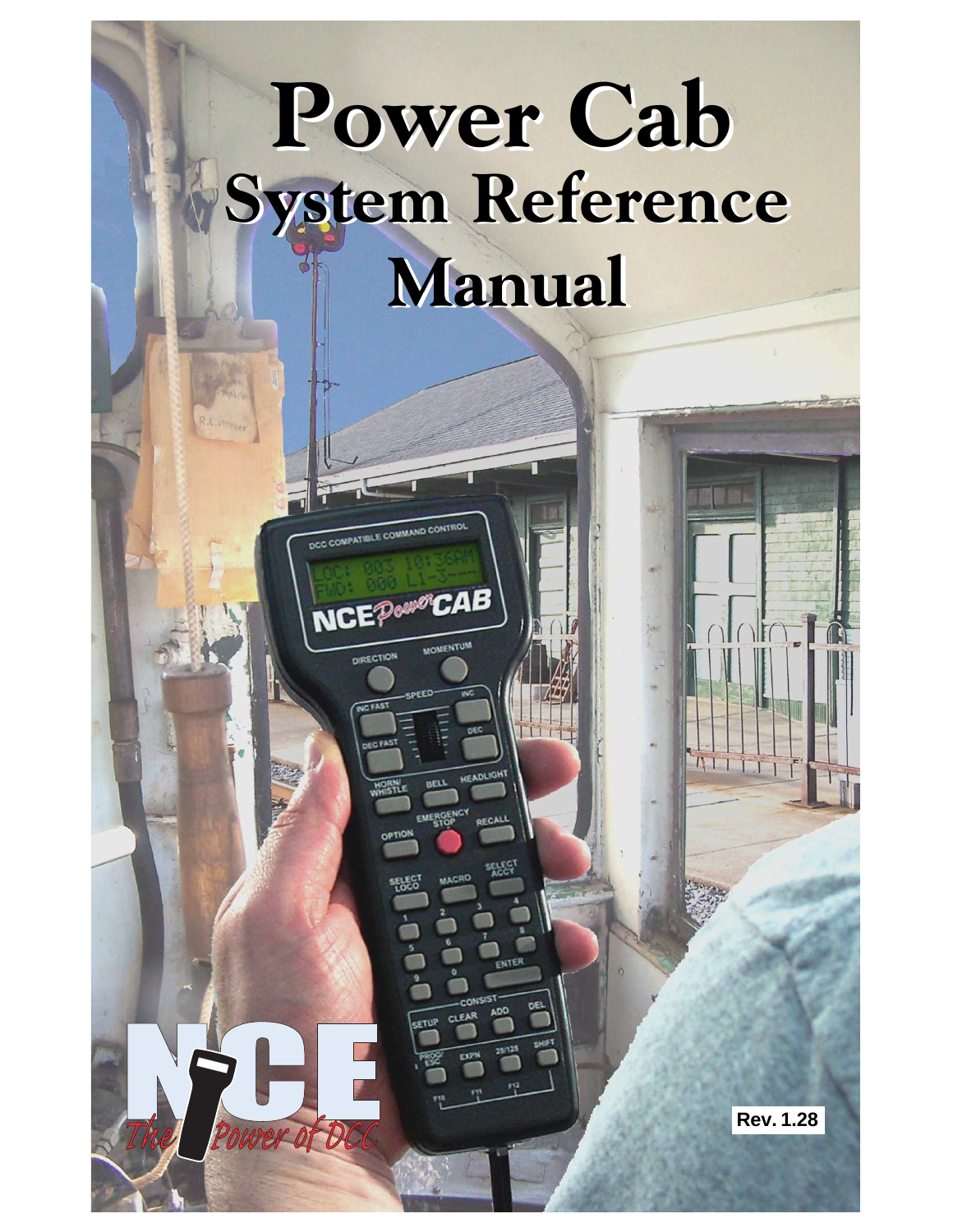

## Basic Set Up of the Power Cab System

Your Power Cab<sup>™</sup> is a full featured DCC system. It must be used with the 6 wire, **FLAT** cable supplied. All features described in this manual are available to you when used in the Power Cab<sup>™</sup> mode.

If you own or operate with a PowerHouse<sup>™</sup> or Power Pro<sup>™</sup> NCE system, you can use the Power Cab<sup>™</sup> as a Pro Cab<sup>™</sup> using the 4 wire coiled cord that is also supplied. **BE CAREFUL**

An NCE P114 power supply (13.5VDC Regulated) is the supplied transformer for your system.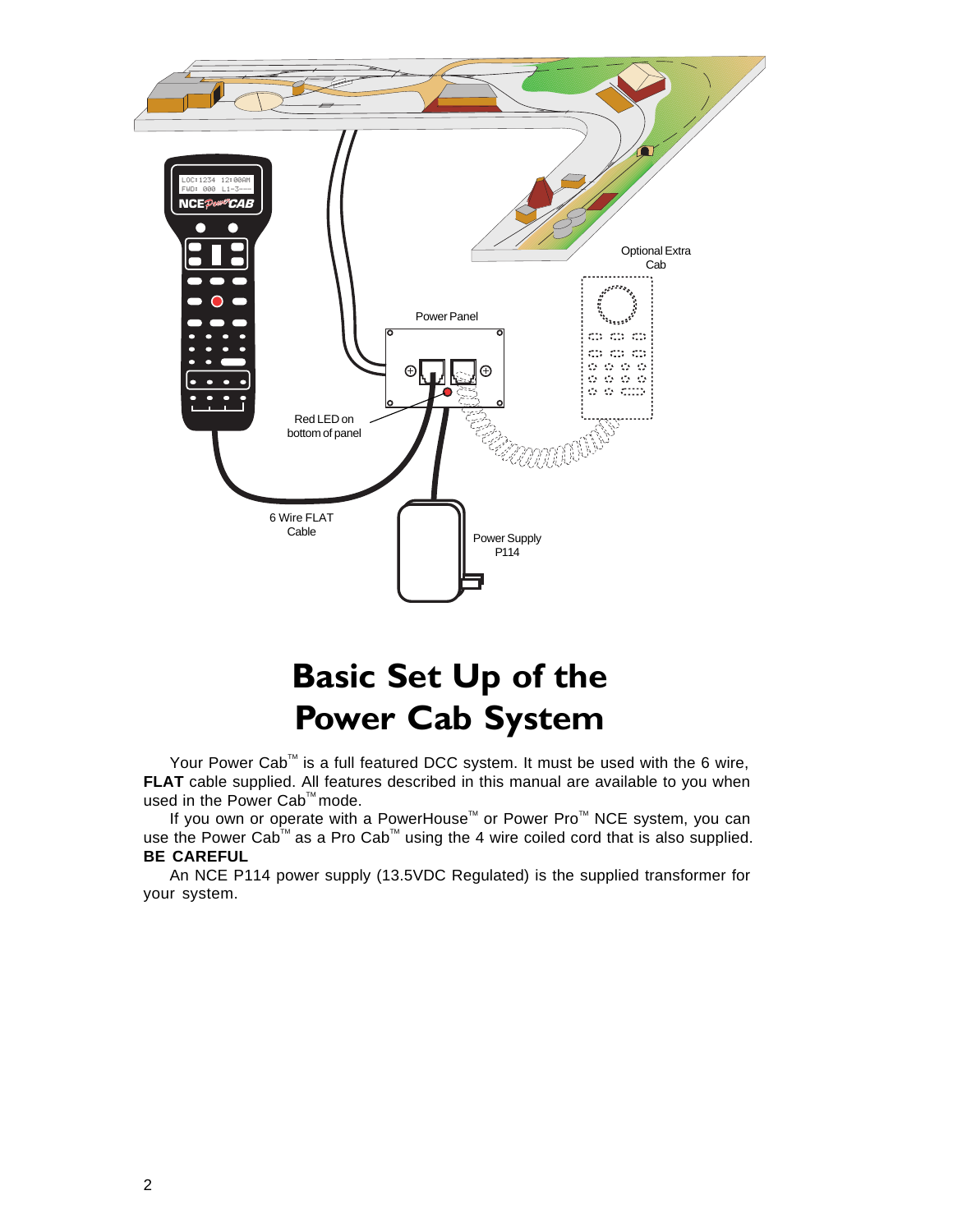## Quick Start

#### **Contents of the Power CabTM System:**

Power Cab<sup>™</sup> Power Panel (marked PCAB-PP) Seven foot flat cable Coil Cord (4 wire) to use as a Pro Cab Power Supply Power Cab<sup>™</sup> system reference manual

We recommend that you follow the instructions below to connect your system to a small test track first. After your system is checked out completely and known to be working then consider the final installation locations for components and connections to the track.

#### **TRYING OUT YOUR POWER CABTM:**

- #1 Assemble the Power Panel by screwing the black plate to the circuit board with screws provided.
- #2 Connect the long 7 foot flat cable from the Power Cab<sup>™</sup> into the socket marked (on the drawing) POWER CAB™ (left socket).
- #3 Use a small, flat screw driver to attach the test track feeder wires to the small two place connector. Make sure that there are no shorts or frayed wires between the connections.
- #4 If you have a locomotive with a DCC decoder already installed place it on the track.
- #5 Plug the power supply into the socket marked POWER. Plug the power supply into a wall outlet.
- #6 The display of the cab should look something like:



This is what we call the 'NORMAL DISPLAY'. The fast clock in the upper right hand corner will most likely show a different time.

The following cab buttons must be pressed in the proper sequence to acquire control of the locomotive #3 (in the above example locomotive #3 is already selected):

Note: By convention, locomotive decoders usually have their short address set to 3 at the factory.

- a. Press **SELECT LOCO** button once.
- b. Press the "3" button once. DO NOT press 0 then 3.
- c. Press **ENTER**.

**TIP #1** If you make a mistake while entering numbers on the cab just keep pressing more numbers until the number entry field clears, then enter the correct numbers.

**TIP #2** Whenever the cab is waiting for you to enter data (a flashing black square is on the screen at the point where the numbers will go) you can press the **PROG/ESC** key to "escape" what you were doing and return to normal operation mode.

**TIP #3** Whenever you have pressed a button (such as **SELECT LOCO**) and you want to keep what ever number that is already on the screen just press **ENTER**.

#7 To operate the locomotive, the following controls are used:

- a. The thumbwheel will increase/decrease speed. The speed control buttons that flank the thumbwheel on either side may also be used as desired to control the loco speed.
- b. Pressing the **DIRECTION** button will cause the loco direction to reverse.

**CONGRATULATIONS!** You are now operating a locomotive with DCC control. In most cases, less than ten minutes has elapsed since you started reading this Quick Start Guide.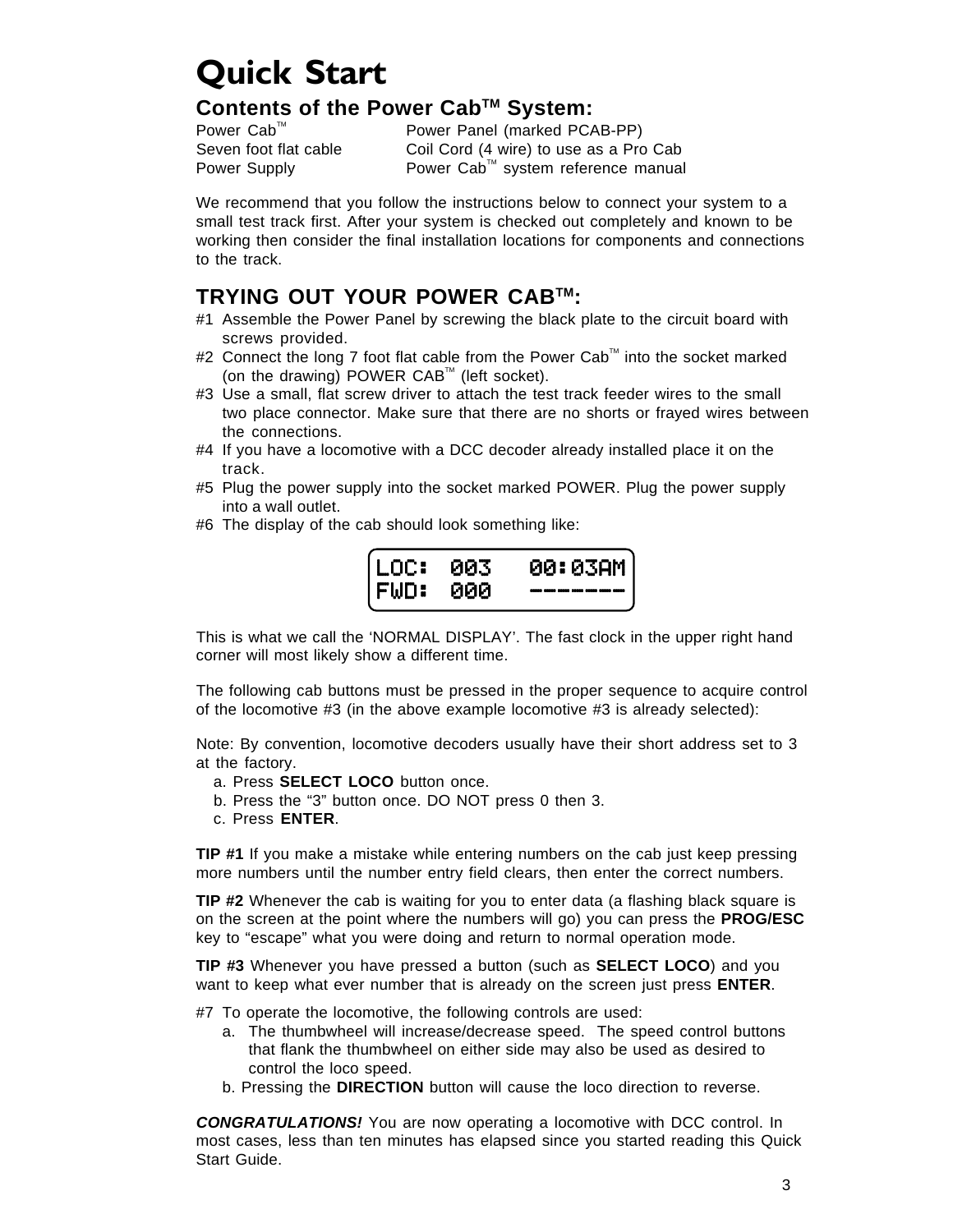# **COMPLETING THE QUICK START**

Operating one locomotive is fun — for awhile. But operating two locomotives is a lot more fun for a much longer time. Advancing beyond this simple DCC testing requires decoder installation into more locomotives and perhaps a few straight pieces added to your circle of track. After you have two locomotives with decoders we can continue with both locomotives simultaneously operating under DCC control. At least one locomotive will need to be programmed with a different address.

### **PROGRAMMING A LOCOMOTIVE ADDRESS**

- #1 The first item of business in this section is to remove any locomotives from the layout that will **not** be programmed.
- #2 Place the locomotive to be programmed with an installed decoder on the track.

#3 Press the **PROG** button four times to get to the programming track menu.

Your cab should read:



xx:xx represents the fast clock which may display any time at this point.

#4 Press **ENTER** to use the programming track and you will see:



#5 Press "**1**" to use Standard programming. You will see:



After a moment the blank space after MANUFACTURER: will be filled in with "011" which is the NMRA code for NCE Corporation. All manufacturers have different codes.

If you get a CAN NOT READ CV message the decoder is not responding. Check the locomotive, decoder and programming track wiring. An older decoder that uses "paged" mode (discussed later) can take up to 15 seconds to read the values.

#6 Press **ENTER** to read the decoder version installed in your locomotive.

#7 Press **ENTER** again to see: